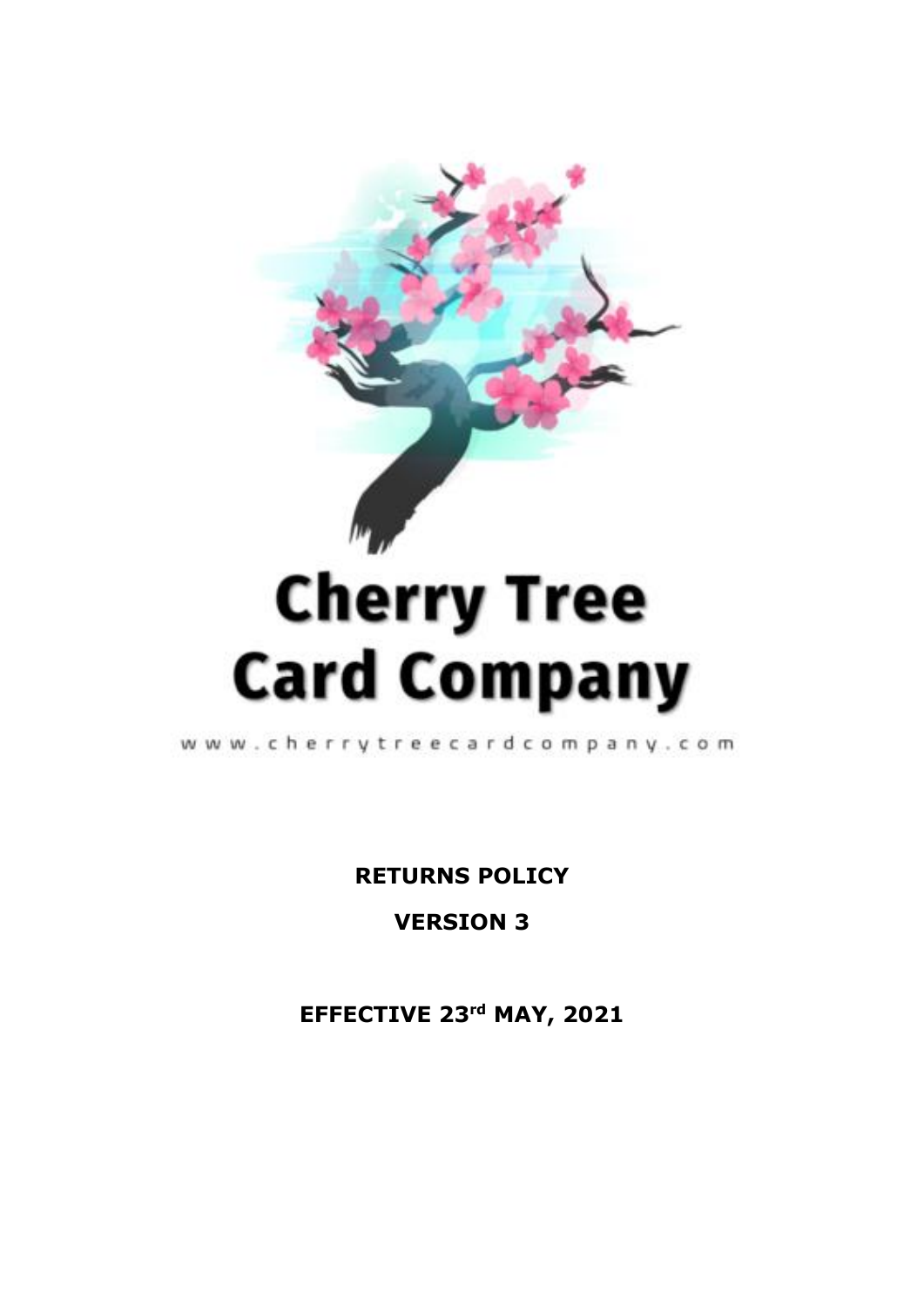# **Returns Policy**

# **1. Introduction**

- 1.1 We understand that from time to time you may wish to return a product to us.
- 1.2 We have created this policy to enable you to return products to us in appropriate circumstances.
- 1.3 This policy shall apply to all our customers, irrespective of their geographical location.
- 1.4 This policy shall apply to all orders fulfilled by us, regardless of origin.
- 1.5 This Returns Policy document does not affect any statutory rights you may have as a consumer according to law in the United Kingdom (such as rights under the Consumer Contracts (Information, Cancellation and Additional Charges) Regulations 2013 or the Consumer Rights Act 2015) and is offered in addition to your statutory rights.
- 1.6 Further information about your legal rights in respect of any product purchased from us if you are a customer located in the United Kingdom can be found at <http://www.gov.uk/consumer-protection-rights>

# **2. Returns**

- 2.1 If you have no other legal right to return a product and receive a refund, replacement or exchange, then you will nonetheless be entitled to return a product to us and receive a refund in accordance with this policy if:
	- (a) we receive the returned product within 30 days following the date that the product was first delivered to the address provided to us at the time of purchase;
	- (b) the returned product is unused, in its original unopened packaging (with any seal or shrink-wrap intact), with any labels still attached, and otherwise in a condition enabling us to sell the product as new;
	- (c) you comply with the procedure set out in this policy in relation to the return of the product; and
	- (d) none of the exclusions set out in this policy apply.

# **3. Returns procedure**

- 3.1 In order to take advantage of your rights under this policy, you must contact us **before** returning any product to obtain a Return Authorisation Number, and then send the product to us with a covering note quoting that number.
- 3.2 Products returned under this policy must be sent by a delivery service provider offering a tracking code and signed-for delivery to Cherry Tree Card Company, 43 Morar Avenue, Clydebank, West Dunbartonshire G81 2YE.
- 3.3 You will be responsible for paying postage costs associated with returns under this policy.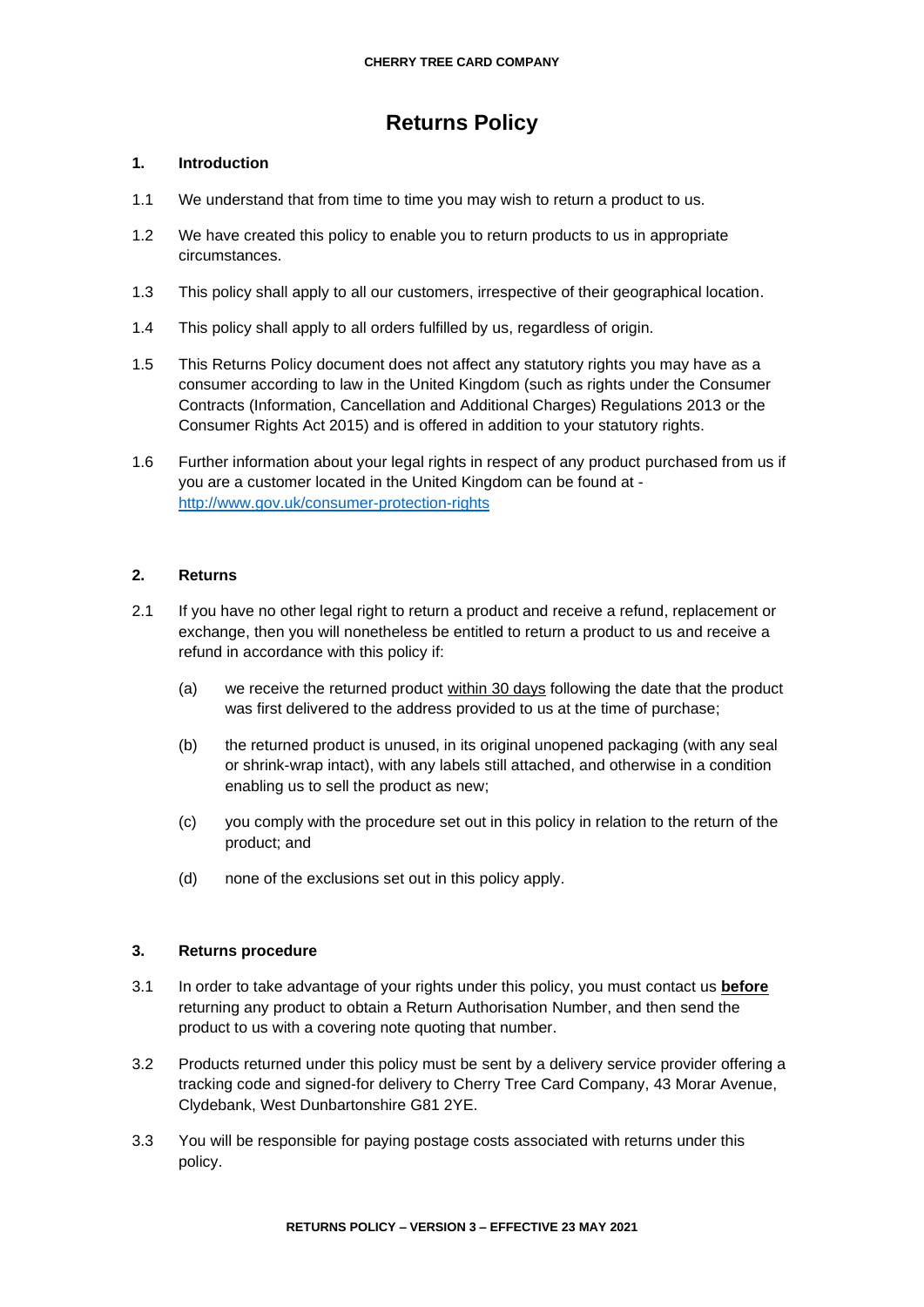#### **CHERRY TREE CARD COMPANY**

3.4 You must provide us with a valid tracking code for each package you return to us. Details of each tracking code and expected date of arrival at our premises should be emailed to [admin@cherrytreecardcompany.com](mailto:admin@cherrytreecardcompany.com) within 24 hours of dispatch.

# **4. Exclusions**

- 4.1 The following types of product may NOT be returned under this policy:
	- (a) any products liable to deteriorate within the period of 90 days following dispatch;
	- (b) any product we have correctly made to your specification as provided by you prior to manufacture by us;
	- (c) any product we have correctly made to order for you;
	- (d) any product correctly personalised, customised or otherwise adapted for you or another person or persons, based on information you have provided to us prior to manufacture by us;
	- (e) any product, whether manufactured by us or manufactured by others and sold by us as a retailer and purchased from us more than one calendar year prior to return, or;
	- (f) gift vouchers or other vouchers for the purchase of goods or services provided by us.

# **5. Refunds, repairs and replacement**

- 5.1 Once we receive any product returned in accordance with this policy we will acknowledge receipt of it to you.
- 5.2 We will inspect the returned product as soon as is practicable following receipt. If appropriate, we will notify you of the status of any refund, partial refund or offer of replacement to you after inspecting the product.
- 5.3 If we receive a product returned to us in accordance with this policy within 30 days of its original delivery to the address provided to us at the time of purchase AND you inform us that you wish to exercise your right to reject the product at the time you return it, we will
	- refund you the price you paid to us for that product, and;
	- for a product where you paid us a separate delivery charge (i.e. the cost of the product did not include delivery), refund you the original delivery charges relating to the returned product.
- 5.4 If we receive a product returned to us in accordance with this policy more than 30 days after but within six calendar months of its original delivery to the address provided to us at the time of purchase, we may attempt to repair the product or offer to replace it.

No replacements or exchanges offered under this policy will be dispatched to you until we have received the original product or products you are returning to us.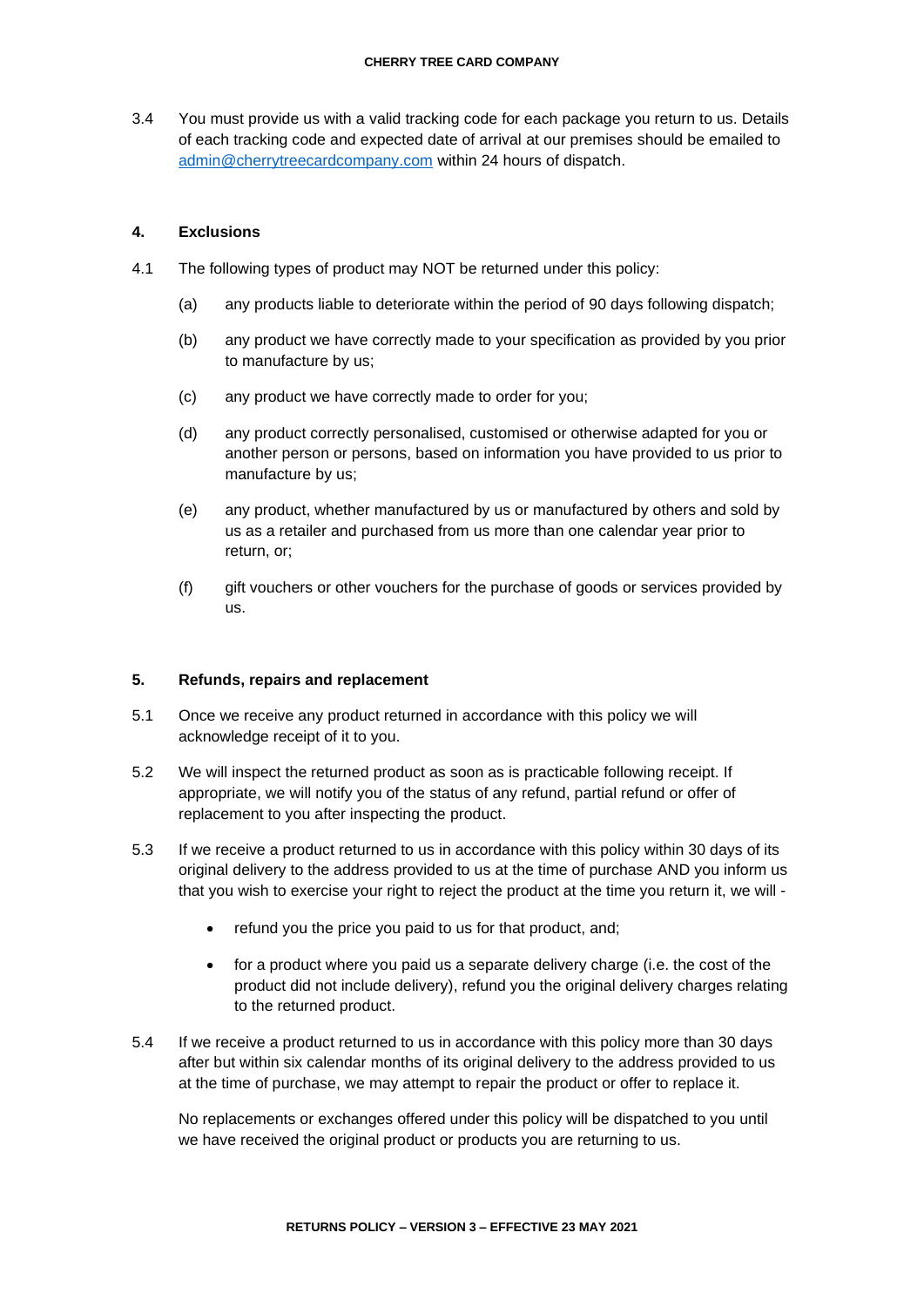If we cannot repair or replace the product in a reasonable time, (usually less than 30 days from us receiving the product), we will –

- refund you the price you paid to us for that product, and;
- for a product where you paid us a separate delivery charge (i.e. the cost of the product did not include delivery), refund you the original delivery charges relating to the returned product.
- 5.5 If we receive a product returned to us in accordance with this policy more than six calendar months after its original delivery to the address provided to us at the time of purchase, we may offer you a partial refund, depending on the nature of the product and its condition. Any partial refund that we may offer you will be at our sole discretion and any such offer made will be final.
- 5.6 For any product manufactured by us that is returned to us in accordance with this policy within six calendar months of its original delivery to the address provided at the time of purchase, we will refund you your reasonable costs incurred in returning the product to us only if we accept that the return was made correctly on the basis of a defect or defects in the product caused by us during manufacture.
- 5.7 For any product manufactured by others and sold by us as a retailer, you must return the product to us, NOT the original manufacturer.
- 5.8 For any product manufactured by others and sold by us as a retailer that is returned to us in accordance with this policy within six calendar months of its original delivery to the address provided at the time of purchase, we will refund you your reasonable costs incurred in returning the product to us only if we accept that the return was made correctly on the basis of the product being genuinely faulty.
- 5.9 We will usually refund any money due to you using the same method originally used by you to pay for your purchase.
- 5.10 If a refund or partial refund is to be made to you under this policy, we will process any payment due to you as soon as practicable and, in any event, within 30 days following the day we receive your returned product.
- 5.11 Refunds or partial refunds made to debit card or credit card accounts may take up to an additional 7 business days to appear in your account. These delays are outside of our control.

# **6. Improper returns**

- 6.1 If you return a product in contravention of this policy, and you do not have any other legal right to any refund, exchange or replacement in respect of that product:
	- (a) we will not refund the purchase price or exchange or replace the product;
	- (b) we may retain the returned product until you pay to us such additional amount as we may charge for re-delivery of the returned product to you; and
	- (c) if we do not receive payment of such additional amount for re-delivery of the returned product within 14 days of issuing a request for payment to you, we may